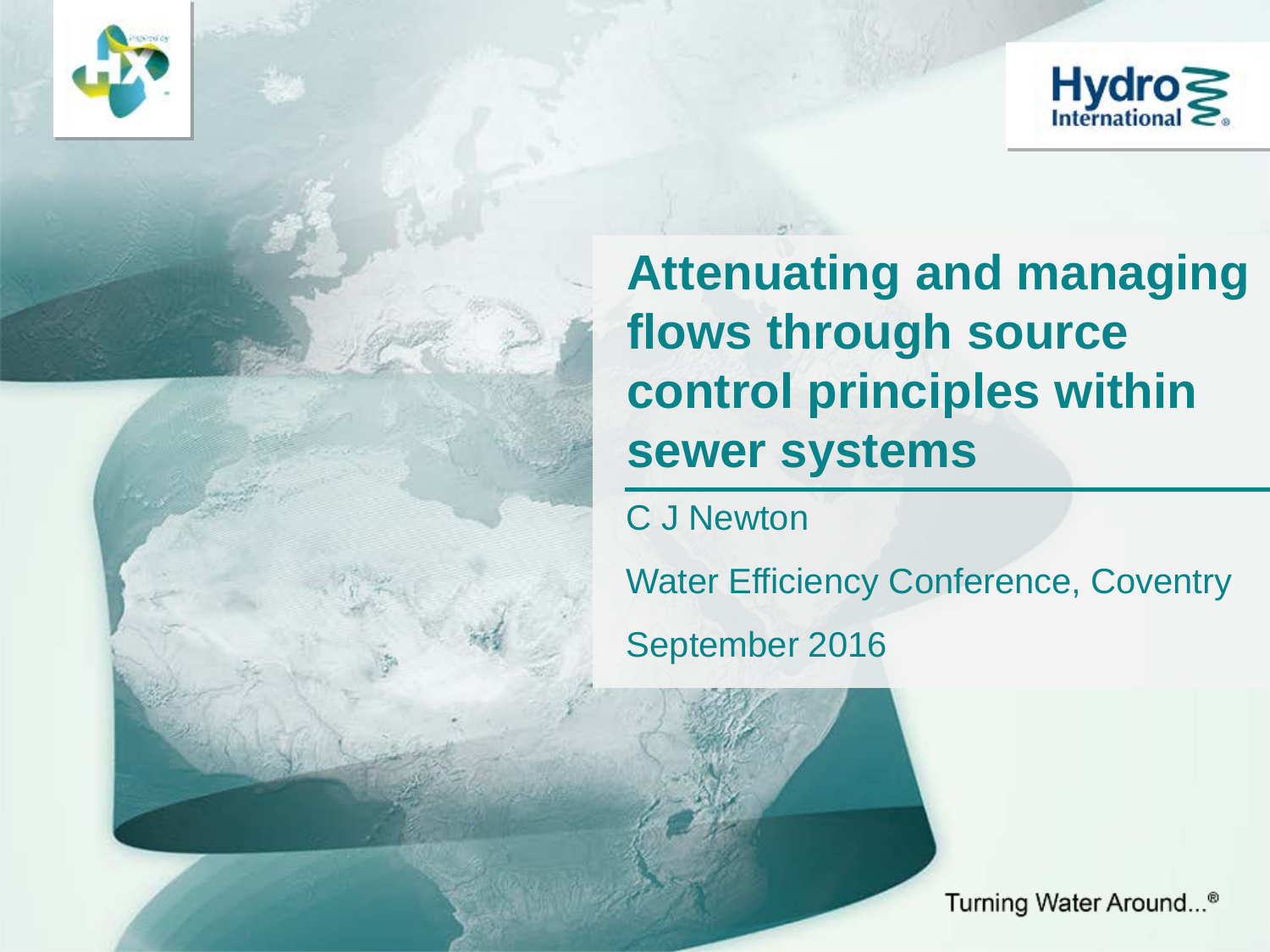



#### **Agenda**

 $-6$ 

Design principles Source control & vortex flow controls Hypothetical case studies **Conclusions**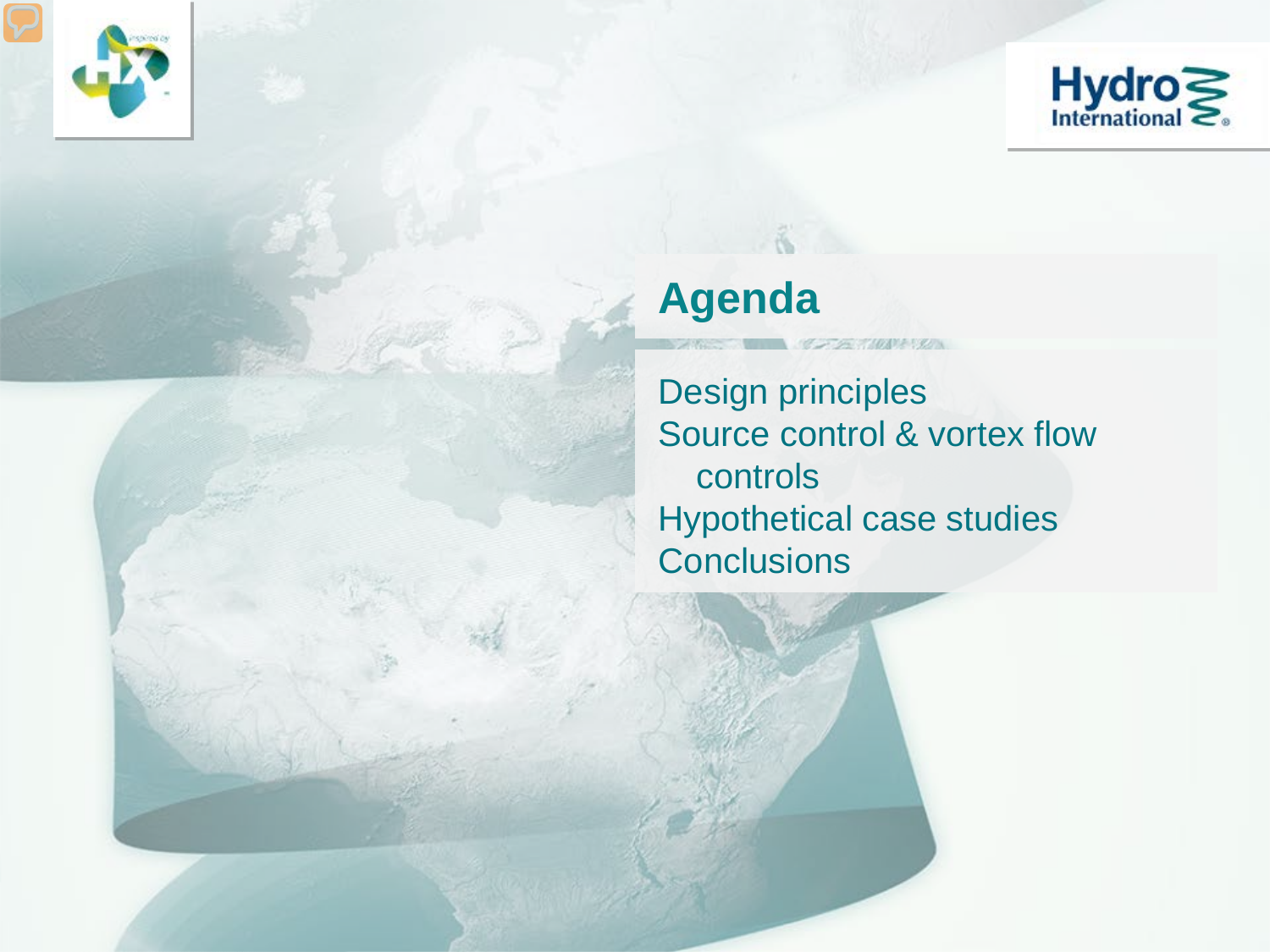# Design principles



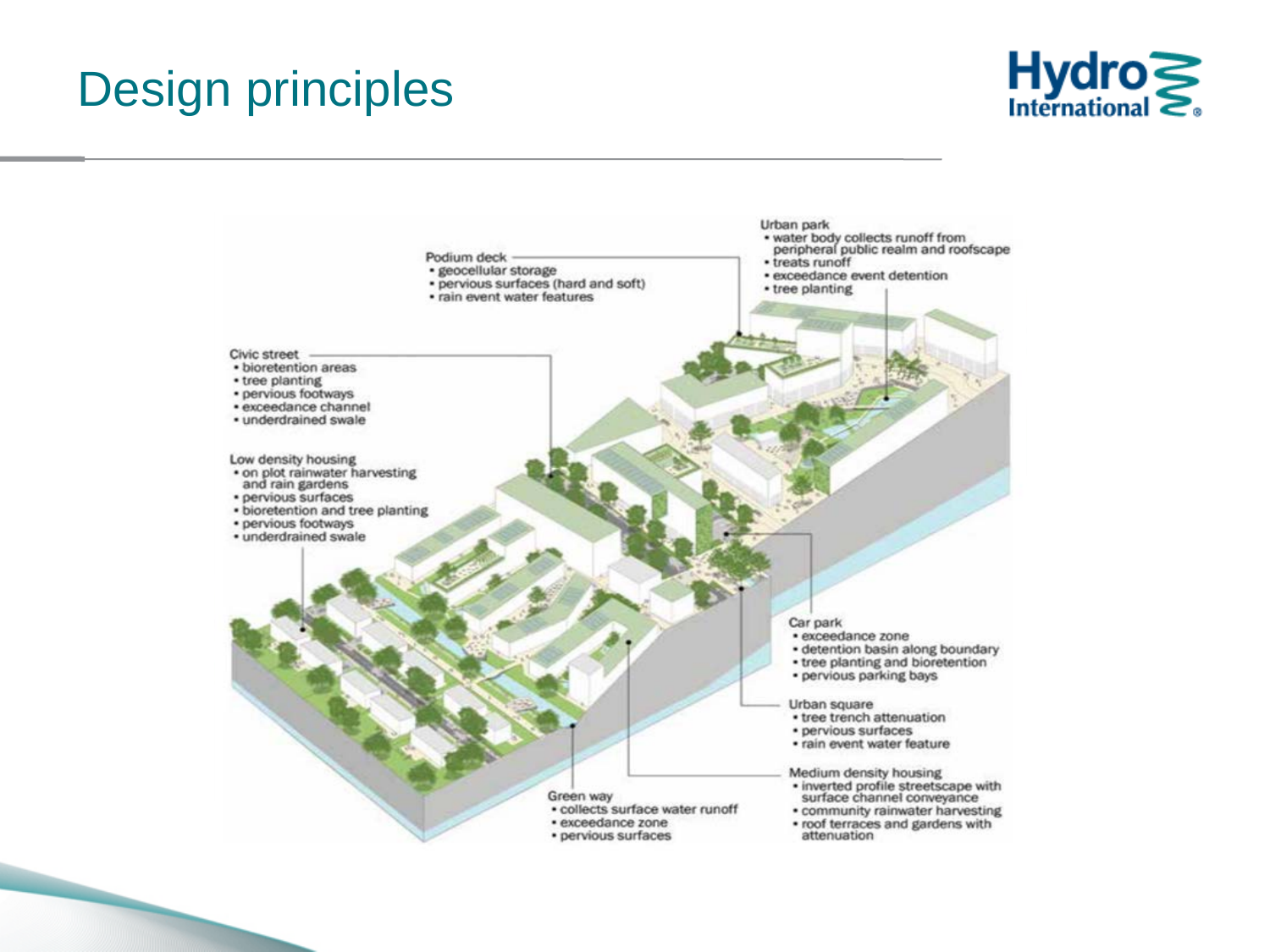#### Source control & flow controls



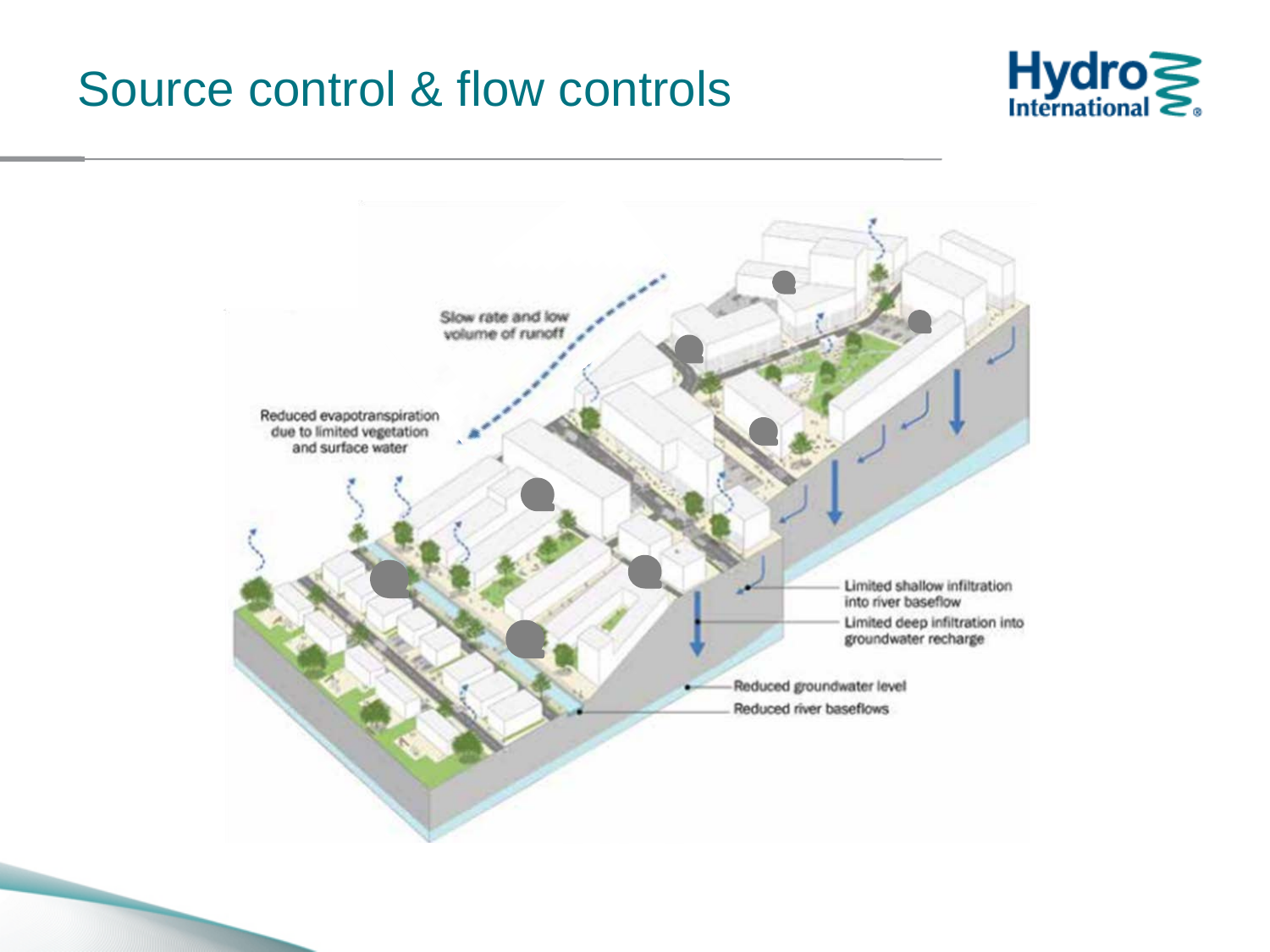## Case study methodology



- Flood resistance analysis
	- Measured depth of rainfall that caused flooding or overdischarge.
- Flood resilience analysis

- Scaled rainfall hyetographs to cause the sewer systems to flood.
- Measured total flood volume and number of nodes that flooded for each scenario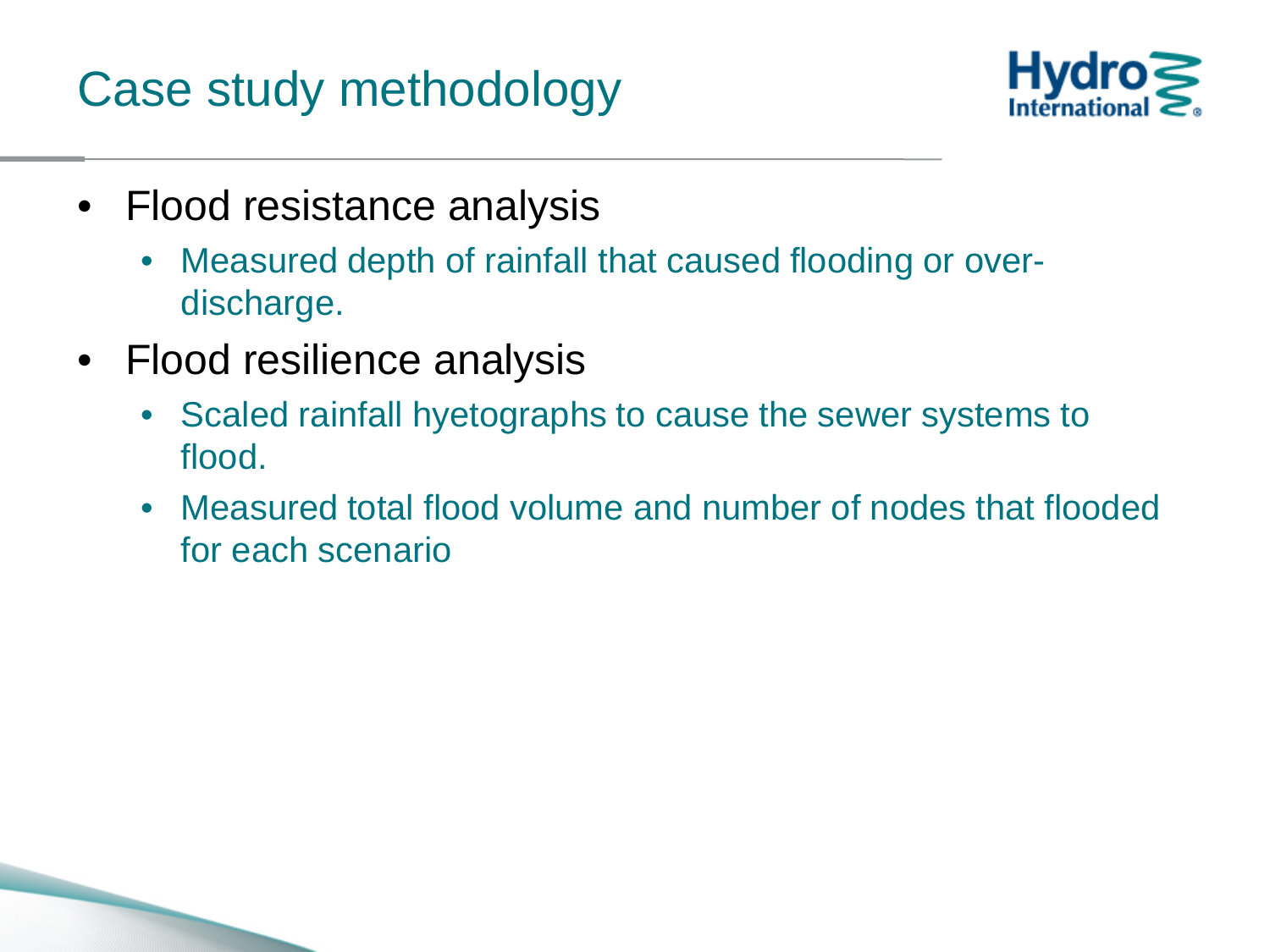## Case study methodology



- Four case study scenarios:
	- **1) Base case**  No additional flow controls were installed into the sewer system;
	- **2) In-sewer** Only installing larger insewer flow controls into the sewer system;
	- **3) Plot-based** Installing individual plot-based flow controls on each dwelling in the catchment; and
	- **4) Combination** Installing a combination of plot-based flow controls and the larger in-sewer flow controls.

Dwelling flow controls:



Sewer flow controls:



≈ 375mm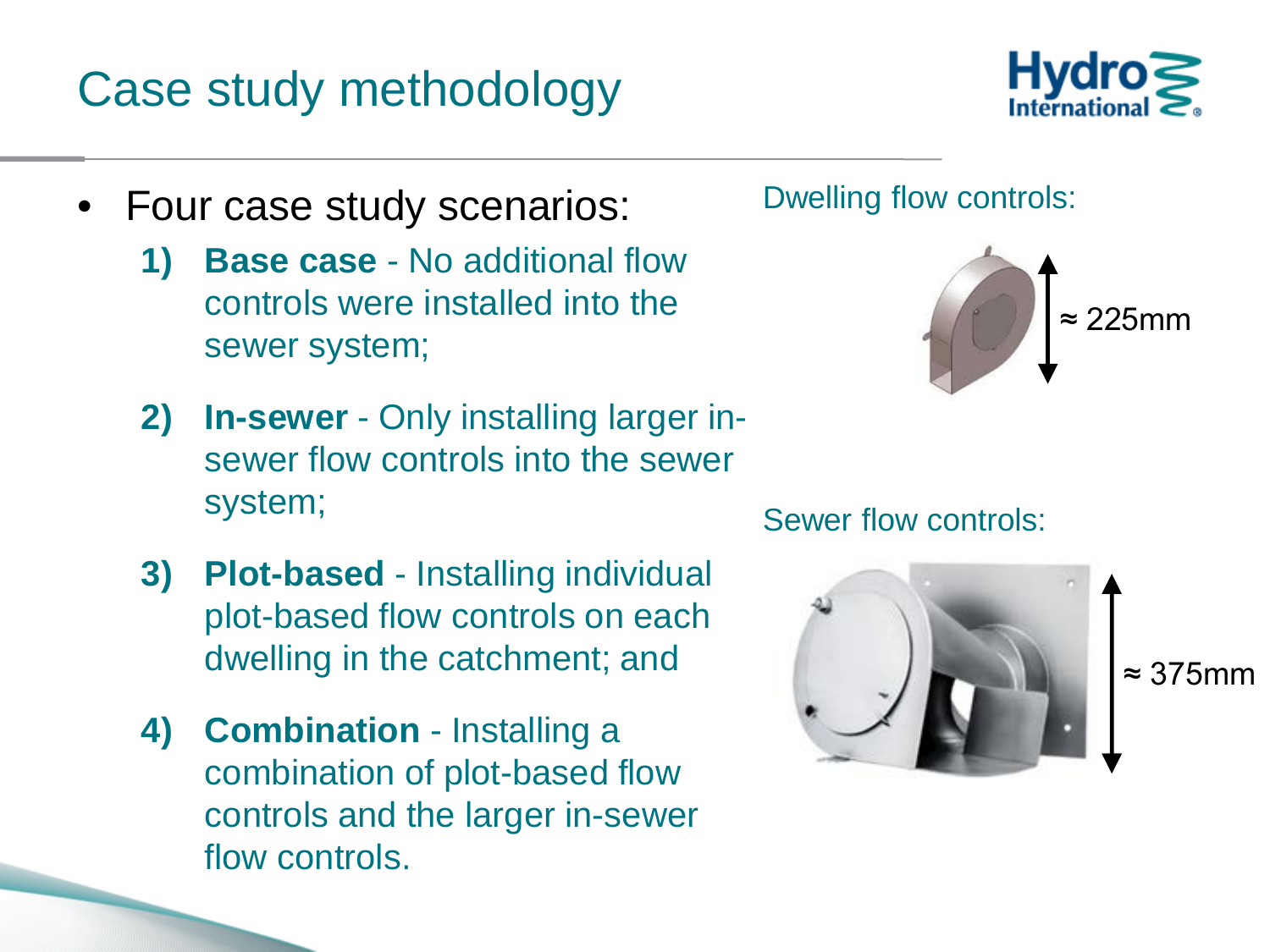# Case study – Small anonymised system



- Small anonymised sewer system:
	- South-west England
	- Stormwater network
	- 105 houses on the network
	- 13.2 l/s discharge consent





|                                 | Number of in-sewer<br>flow controls | <b>Number of plot flow</b><br>controls |
|---------------------------------|-------------------------------------|----------------------------------------|
| No additional flow controls     | 0                                   | O                                      |
| <b>Only sewer flow controls</b> | 2                                   | 0                                      |
| Only plot flow controls         | 0                                   | 105                                    |
| Both plot & sewer flow controls | 2                                   | 105                                    |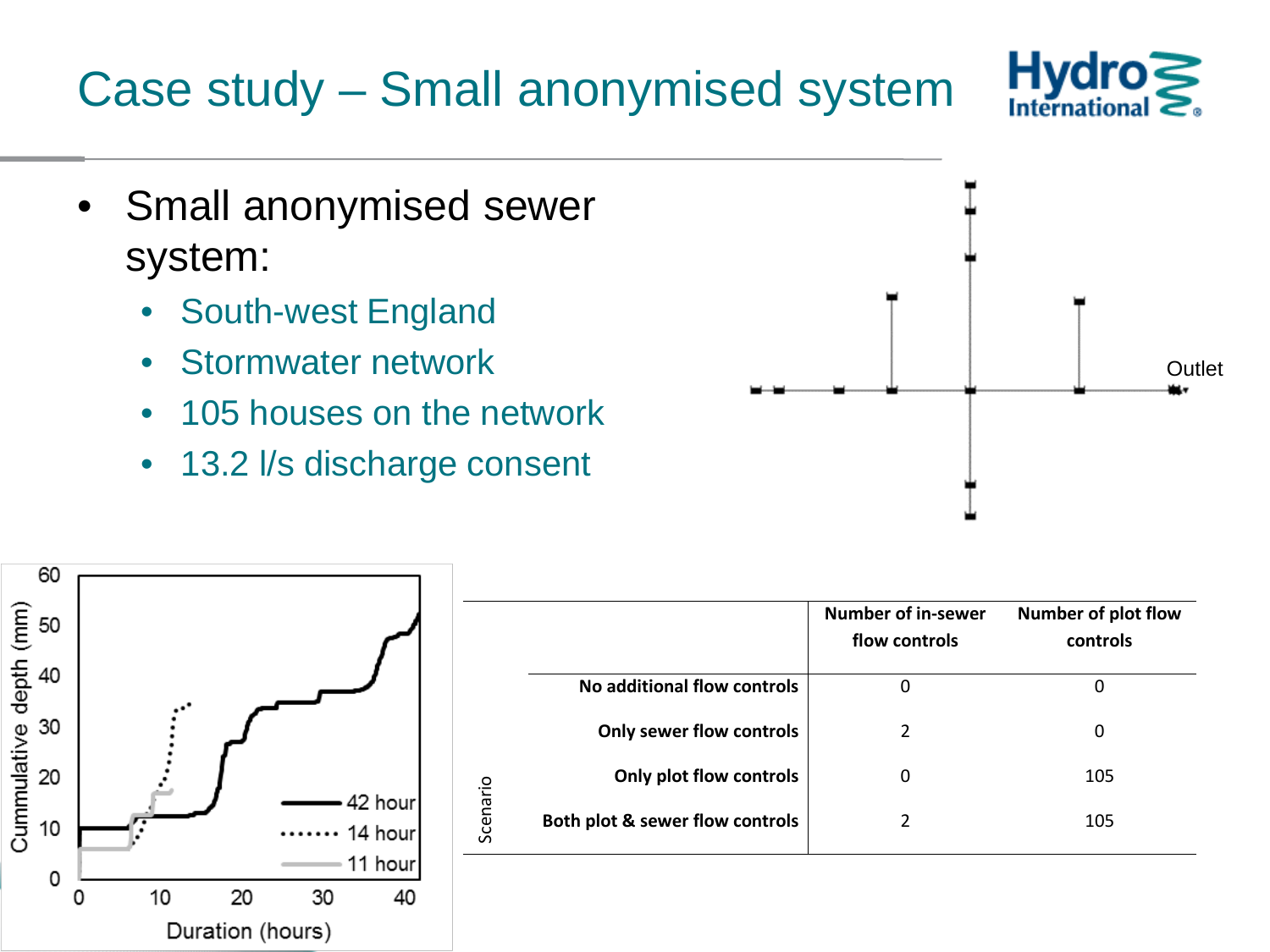# Case study – Large anonymised system



- Large anonymised sewer system:
	- North-west Scotland
	- Combined sewer system
	- 1,073 houses on the network
	- 22 l/s discharge consent
	- CSO in the centre of the system





|                                    | <b>Number of in-sewer</b><br>flow controls | Number of plot flow<br>controls |
|------------------------------------|--------------------------------------------|---------------------------------|
| No additional flow controls        | 0                                          | 0                               |
| <b>Only sewer flow controls</b>    | 8                                          | 0                               |
| Only plot flow controls            | 0                                          | 1,073                           |
| Both plot & sewer flow<br>controls | 8                                          | 1,073                           |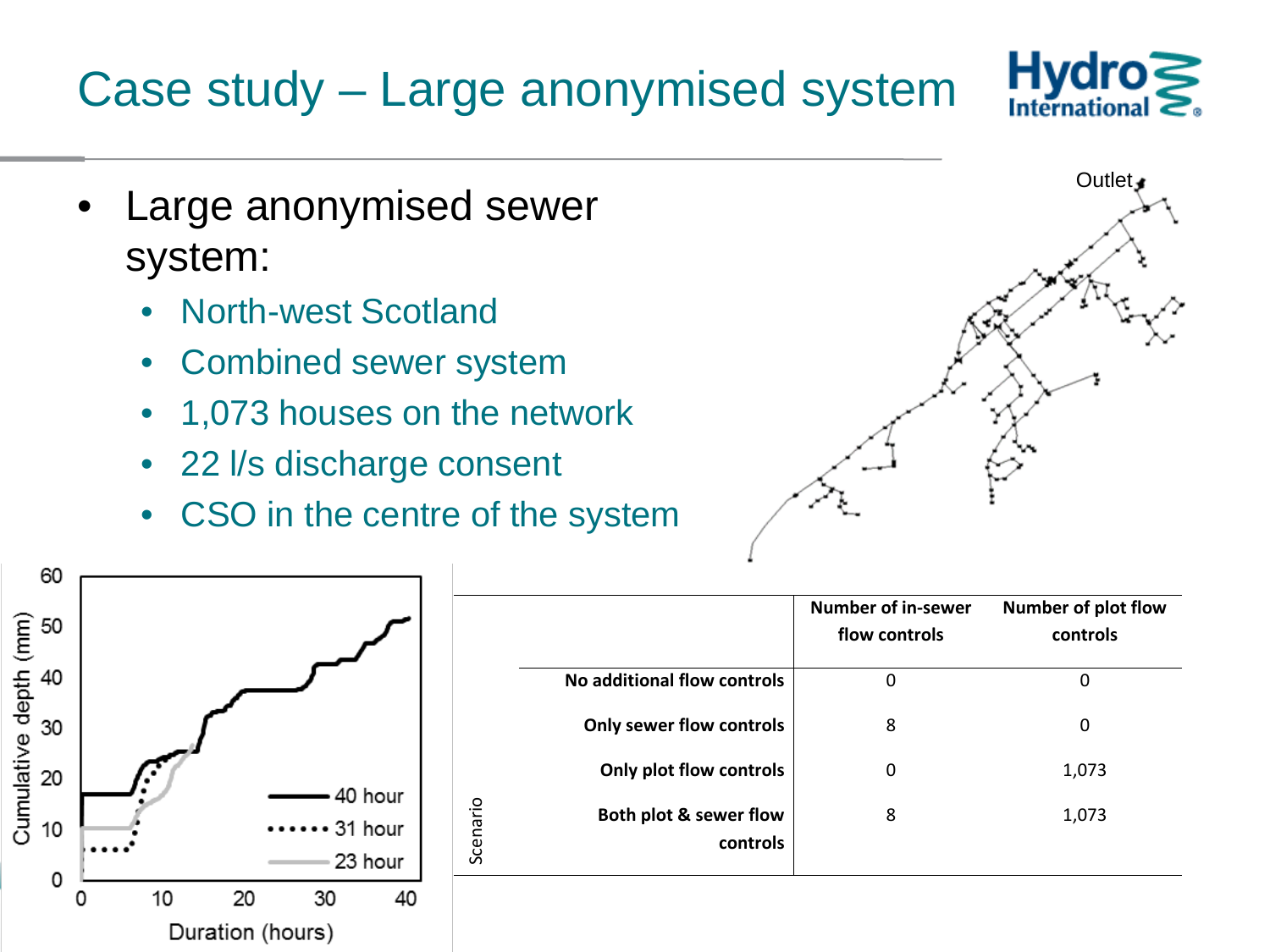### Flood resistance analysis



- In both cases the plot-based flow controls reduced the risk of flooding.
- In the larger both plot-based and sewer flow controls gave the greatest reduction.

|          | Small anonymised sewer system:  |       |      |      |                                                 |  |  |
|----------|---------------------------------|-------|------|------|-------------------------------------------------|--|--|
|          |                                 |       |      |      | <b>Minimum</b><br>rainfall depth<br>that caused |  |  |
|          |                                 | 42    | 14   | 11   | system                                          |  |  |
|          | <b>Rainfall hyetograph</b>      | hour  | hour | hour | flooding (mm):                                  |  |  |
|          | No additional flow controls     | 73.2  | 33.9 | 17.7 | 17.7                                            |  |  |
|          | Only sewer flow controls        | 116.6 | 49.6 | 24.8 | 24.8                                            |  |  |
| Scenario | Only plot flow controls         | 81.0  | 43.5 | 39.6 | 39.6                                            |  |  |
|          | Both plot & sewer flow controls | 81.0  | 55.6 | 39.6 | 39.6                                            |  |  |

#### system, including Large anonymised sewer system:

|          | <b>Rainfall hyetograph</b>      | 40<br>hour | 31<br>hour | 23<br>hour | <b>Minimum</b><br>rainfall depth<br>that caused<br>system<br>flooding (mm): |
|----------|---------------------------------|------------|------------|------------|-----------------------------------------------------------------------------|
|          | No additional flow controls     | 6.2        | 5.4        | 6.9        | 5.4                                                                         |
|          | Only sewer flow controls        | 7.8        | 4.8        | 8.6        | 4.8                                                                         |
| Scenario | Only plot flow controls         | 6.7        | 6.0        | 7.5        | 6.0                                                                         |
|          | Both plot & sewer flow controls | 8.8        | 6.9        | 9.9        | 6.9                                                                         |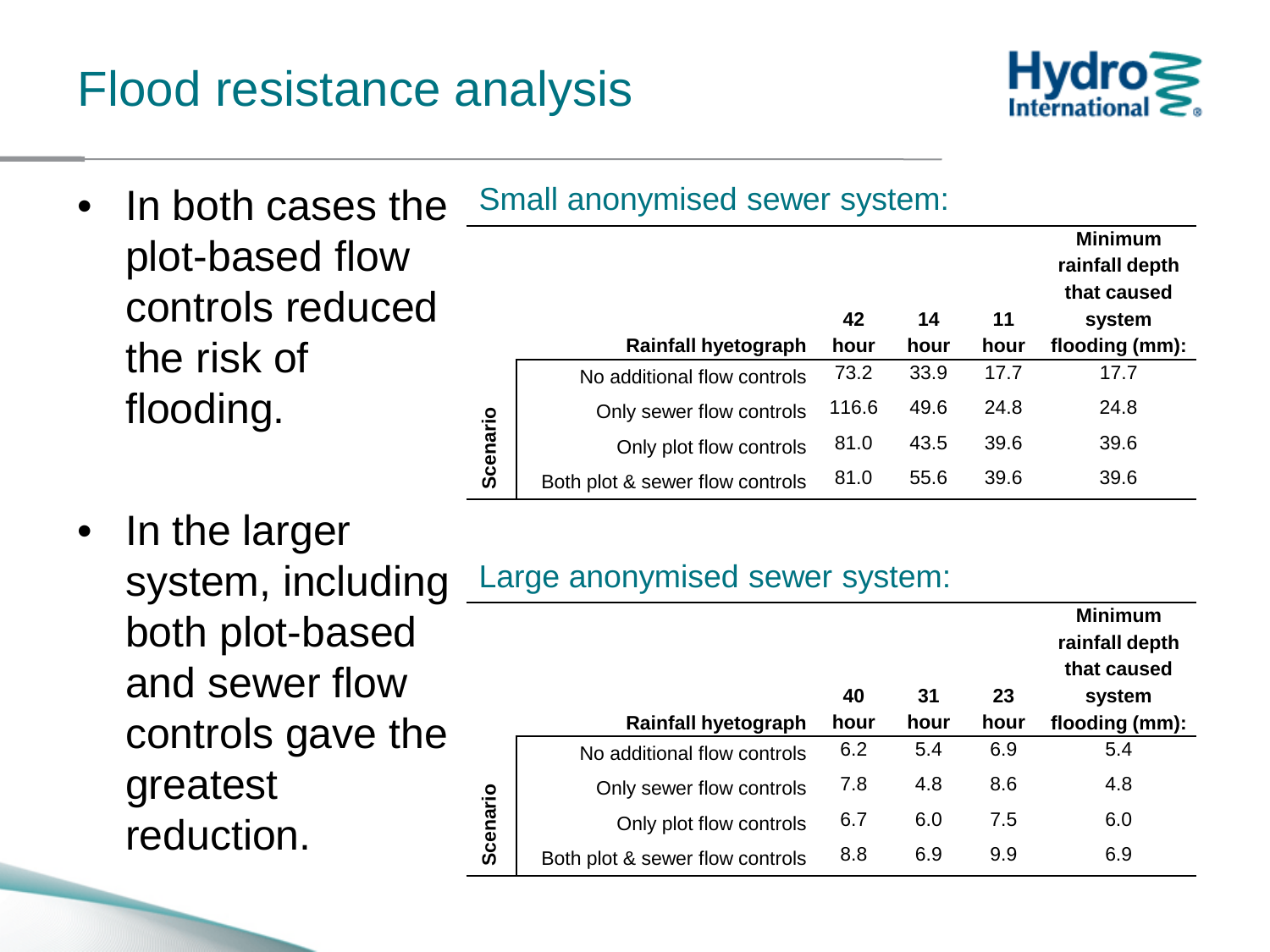

- In-sewer flow controls reduced flood volume the most.
- With plot-based flow controls installed:
	- Flood volumes increased;
	- Number of flooded manholes increased;
	- Flood volume per flooded manhole decreased.

| <u>Union anonymnous control cyclonic</u> |                                      |            |            |            |                                                       |  |
|------------------------------------------|--------------------------------------|------------|------------|------------|-------------------------------------------------------|--|
|                                          | <b>Rainfall hyetograph</b>           | 42<br>hour | 14<br>hour | 11<br>hour | <b>Maximum</b><br>flood volume<br>predicted $(m^3)$ : |  |
|                                          | Depth of rainfall applied (mm) 261.3 |            | 178.3      | 88.7       |                                                       |  |

Small anonymised sewer system:

|          | No additional flow controls     | 1,351 | 1,444 | 282 | 1.444 |
|----------|---------------------------------|-------|-------|-----|-------|
|          | Only sewer flow controls        | 613   | 1,004 | 5   | 1,004 |
| Scenario | Only plot flow controls         | 1,690 | 1,590 | 630 | 1,690 |
|          | Both plot & sewer flow controls | 1,340 | 1,198 | 630 | 1,340 |
|          |                                 |       |       |     |       |

|          | <b>Rainfall hyetograph</b>      | 42<br>hour | 14<br>hour | 11<br>hour | <b>Maximum</b><br>number of<br>nodes that |
|----------|---------------------------------|------------|------------|------------|-------------------------------------------|
|          | Depth of rainfall applied (mm)  | 261.3      | 178.3      | 88.7       | flooded:                                  |
|          | No additional flow controls     |            | 2          | 2          |                                           |
|          | Only sewer flow controls        | 9          | 6          | 3          | 9                                         |
| Scenario | Only plot flow controls         | 14         | 15         | 13         | 15                                        |
|          | Both plot & sewer flow controls | 16         | 16         | 13         | 16                                        |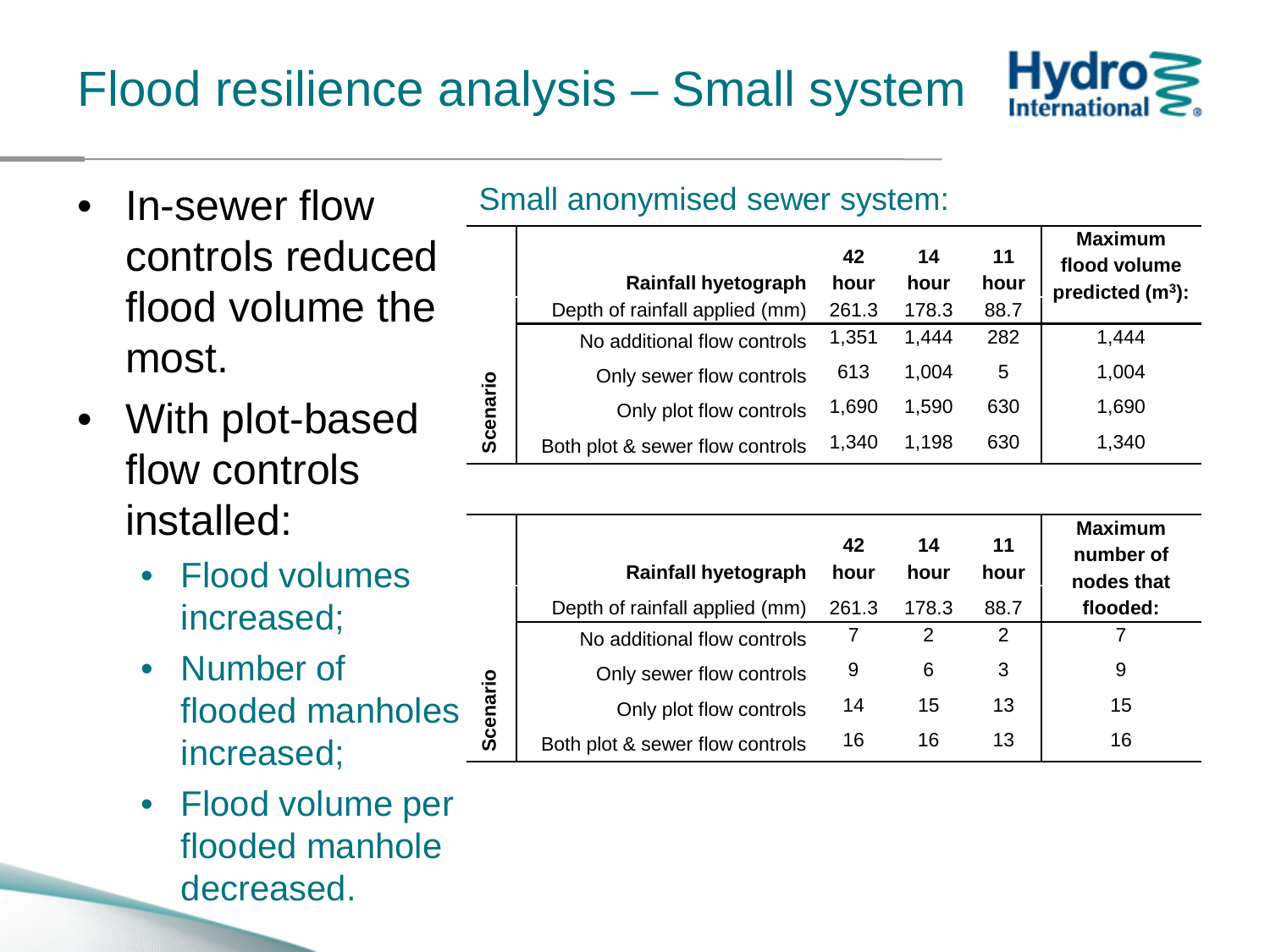

- In-sewer flow controls reduced flood volume the most.
- With plot-based flow controls installed:
	- Flood volumes increased;
	- Number of flooded manholes increased;
	- Flood volume per flooded manhole decreased.

#### Large anonymised sewer system:

|          |                                 | 40    | 31    | 23    | <b>Maximum</b><br>flood volume |
|----------|---------------------------------|-------|-------|-------|--------------------------------|
|          | <b>Rainfall hyetograph</b>      | hour  | hour  | hour  | predicted $(m^3)$ :            |
|          | Depth of rainfall applied (mm)  | 51.8  | 29.9  | 34.3  |                                |
|          | No additional flow controls     | 3,034 | 1,276 | 2,022 | 3,034                          |
|          | Only sewer flow controls        | 1,858 | 1,070 | 816   | 1,858                          |
| Scenario | Only plot flow controls         | 2,940 | 1,192 | 1,731 | 2,940                          |
|          | Both plot & sewer flow controls | 1,490 | 714   | 353   | 1,490                          |

|          | <b>Rainfall hyetograph</b>      | 40<br>hour | 31<br>hour | 23<br>hour | <b>Maximum</b><br>number of<br>nodes that |
|----------|---------------------------------|------------|------------|------------|-------------------------------------------|
|          | Depth of rainfall applied (mm)  | 51.8       | 29.9       | 34.3       | flooded:                                  |
|          | No additional flow controls     | 34         | 11         | 22         | 34                                        |
|          | Only sewer flow controls        | 38         | 19         | 27         | 38                                        |
| Scenario | Only plot flow controls         | 53         | 8          | 8          | 53                                        |
|          | Both plot & sewer flow controls | 59         | 19         | 10         | 59                                        |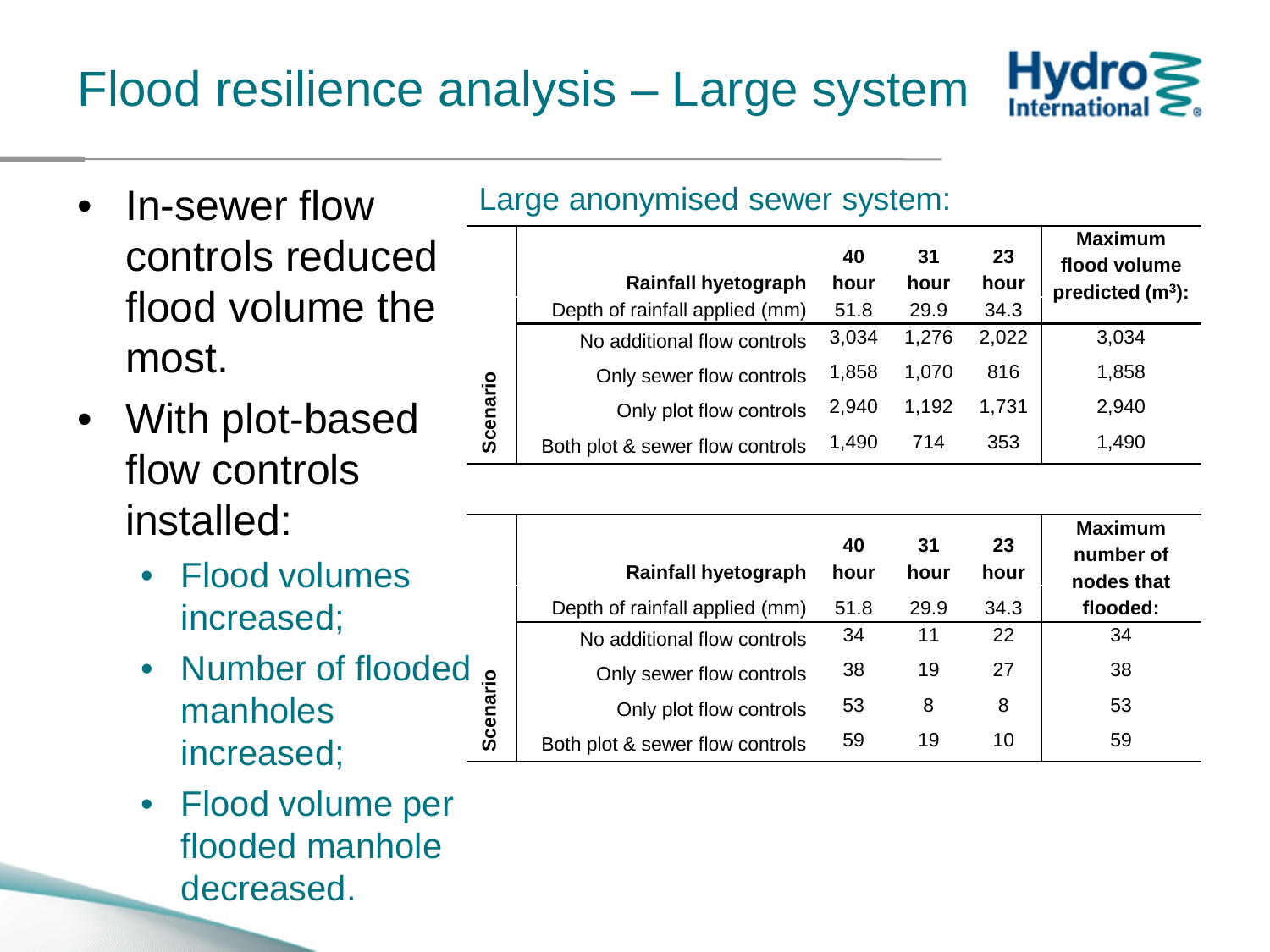#### **Conclusions**



- By applying flow controls:
	- Flood risk reduced; and
	- Flood resilience is increased.
- By applying plot-based flow controls:
	- Flood risk reduced (+124% and +28% increase in the depth of rainfall, respectively).
- By applying both in-sewer and plot-based flow controls:
	- Flood resilience is increased as maximum flood volumes reduced.
	- However, the number of flooded nodes increased.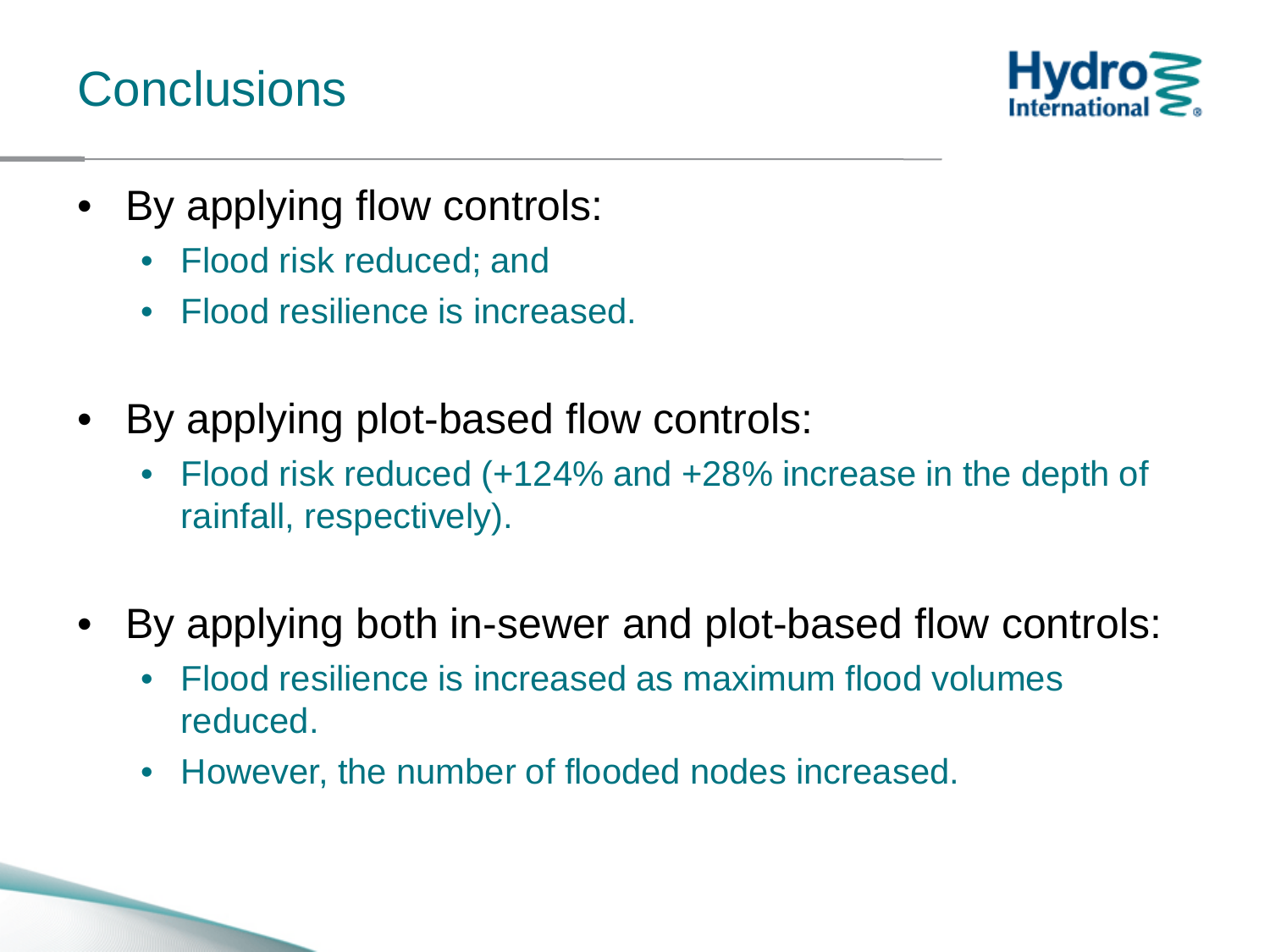#### **Conclusions**